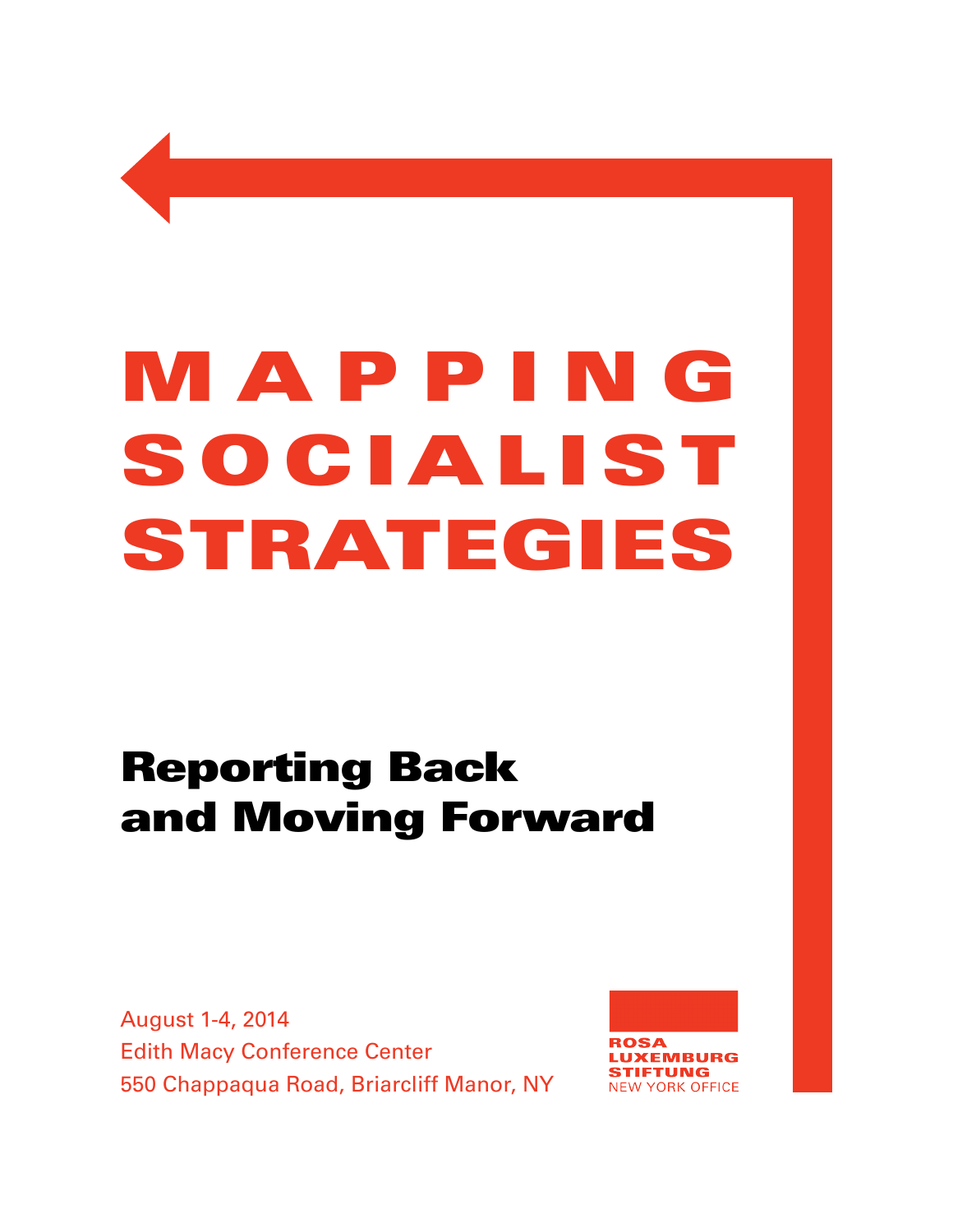

#### **Table of Contents**

#### **Mapping Socialist Strategies**

**Reporting Back and Moving Forward**

| Tar Sands and Pipeline Campaigns Along the Canada-U.S. Border7 |  |
|----------------------------------------------------------------|--|
|                                                                |  |
|                                                                |  |
|                                                                |  |
|                                                                |  |
|                                                                |  |
|                                                                |  |

Published by the Rosa Luxemburg Stiftung, New York Office, September 2014

Compiled by James P. Hare

**Editors:** Stefanie Ehmsen and Albert Scharenberg **Address:** 275 Madison Avenue, Suite 2114, New York, NY 10016 **Email:** info@rosalux-nyc.org; **Phone:** +1 (917) 409-1040

The Rosa Luxemburg Foundation is an internationally operating, progressive non-profit institution for civic education. In cooperation with many organizations around the globe, it works on democratic and social participation, empowerment of disadvantaged groups, alternatives for economic and social development, and peaceful conflict resolution.

The New York Office serves two major tasks: to work around issues concerning the United Nations and to engage in dialogue with North American progressives in universities, unions, social movements, and politics.

#### **www.rosalux-nyc.org**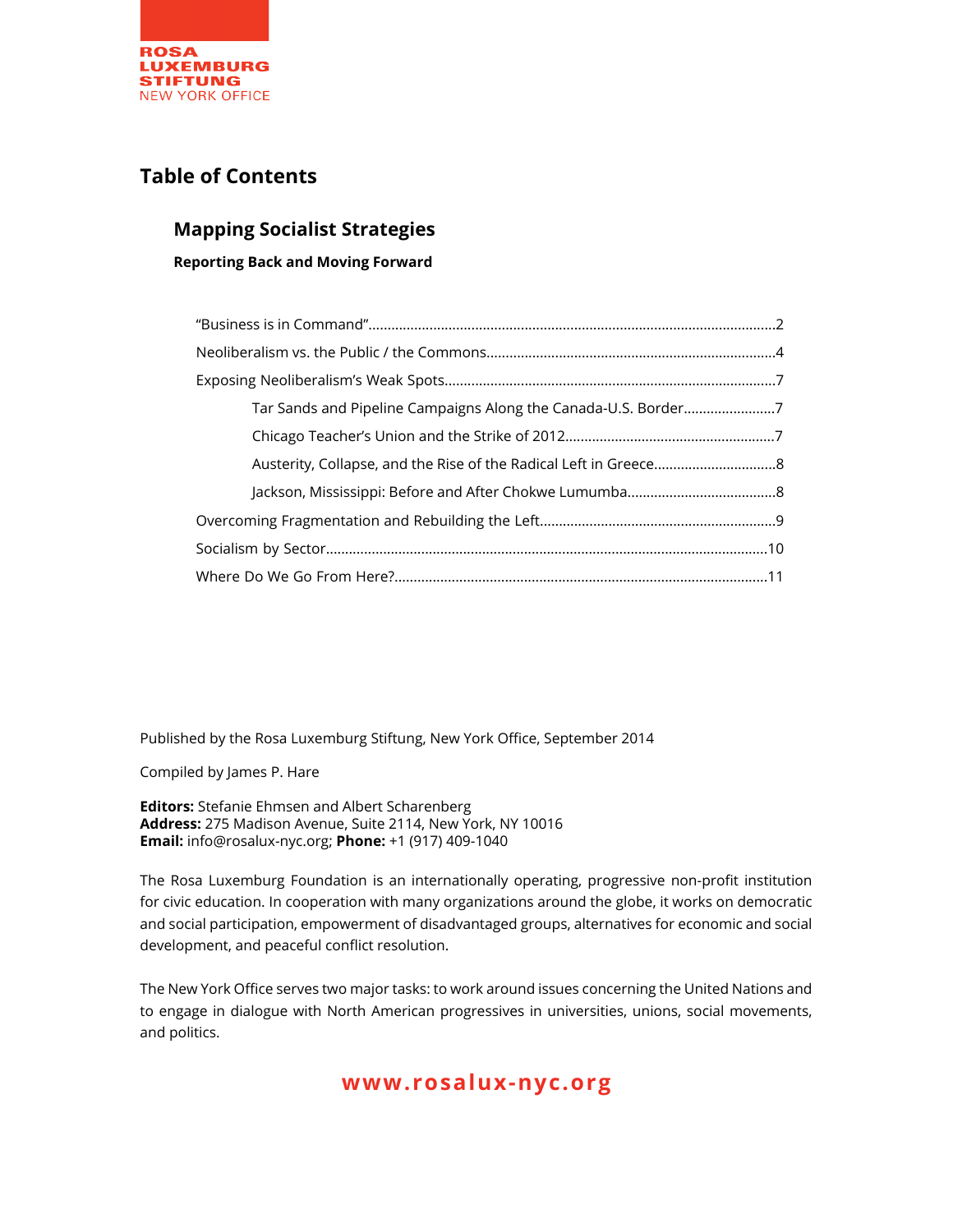

### **Mapping Socialist Strategies**

#### **Reporting Back and Moving Forward**

In the first days of August, 2014, the Rosa Luxemburg Stiftung—New York Office brought together one hundred influential leftists and progressives from across the United States, Canada, and Europe for an "un-conference" on socialist strategies.

The retreat was held at the Edith Macy Center, located in Westchester County about an hour north of New York City. Shortly before we began on Friday afternoon, a powerful storm had swept across the Lower Hudson Valley region, knocking out power lines and leaving the Center reliant on generators. Off the Harlem Line train and through the post-storm drizzle, guests gradually began to trickle into semi-darkness. The reduced electricity served to emphasize the surrounding beauty—large windows opened out to rugged oak forests, a simple pond below, gathering mountains above. We'd like to think of it as the calm before the storm of socialist strategizing to come.

While socialism has a long history in Europe, Canada, and even the United States, socialists on both sides of the Atlantic have found it difficult to fight the neoliberal tide of recent decades. Whether it is shifting class formations, the capitulation of center-left politicians to neoliberal orthodoxy, or the rise of austerity, the state of capitalism looks remarkably similar throughout the North Atlantic region. Meanwhile, the term "socialist" has most often been used as an epithet to denigrate any government policy that benefits ordinary people at the expense of the wealthy.

RLS–NYC organized this meeting because we believe that it is time for those of us who oppose capitalism and wish to transform society to proudly reclaim the socialist label. Many of the participants in this gathering are among those already engaged in struggles of survival, resistance, and progressive reform. How can we support this necessary work while at the same time linking it to broader strategies for societal transformation? Can our movements add up to something greater than the sum of their parts? In an electoral context that is structurally inhospitable to socialist challenges, how can the left constitute itself politically and with strategic effectiveness?

Unlike many conferences, this meeting was not divided into experts on stage and an attentive audience. Rather, the weekend's work primarily took place in various breakout groups and, perhaps even more importantly, the ample time reserved for informal discussion, debate, and networking. Plenaries were kept brief and were intended to spark discussion, not to provide definitive answers. This gathering provided a space for new relationships to be formed and old ones to be renewed. Without coming together in a space of mutual respect and hospitality, it is hard to imagine the left rebuilding itself into an effective force in our societies.

This conference was focused on political activism. As RLS–NYC co-director Albert Scharenberg explained in his opening remarks, it was a space to discuss what we can do to rebuild the left, especially in the U.S. but also in Canada and Europe. We aimed to learn from each other's struggles and to build the networks we need to move forward. This gathering brought together people from different geographical, ideological, and social backgrounds in a spirit of hospitality and friendship. It is only by coming together in this spirit that we can create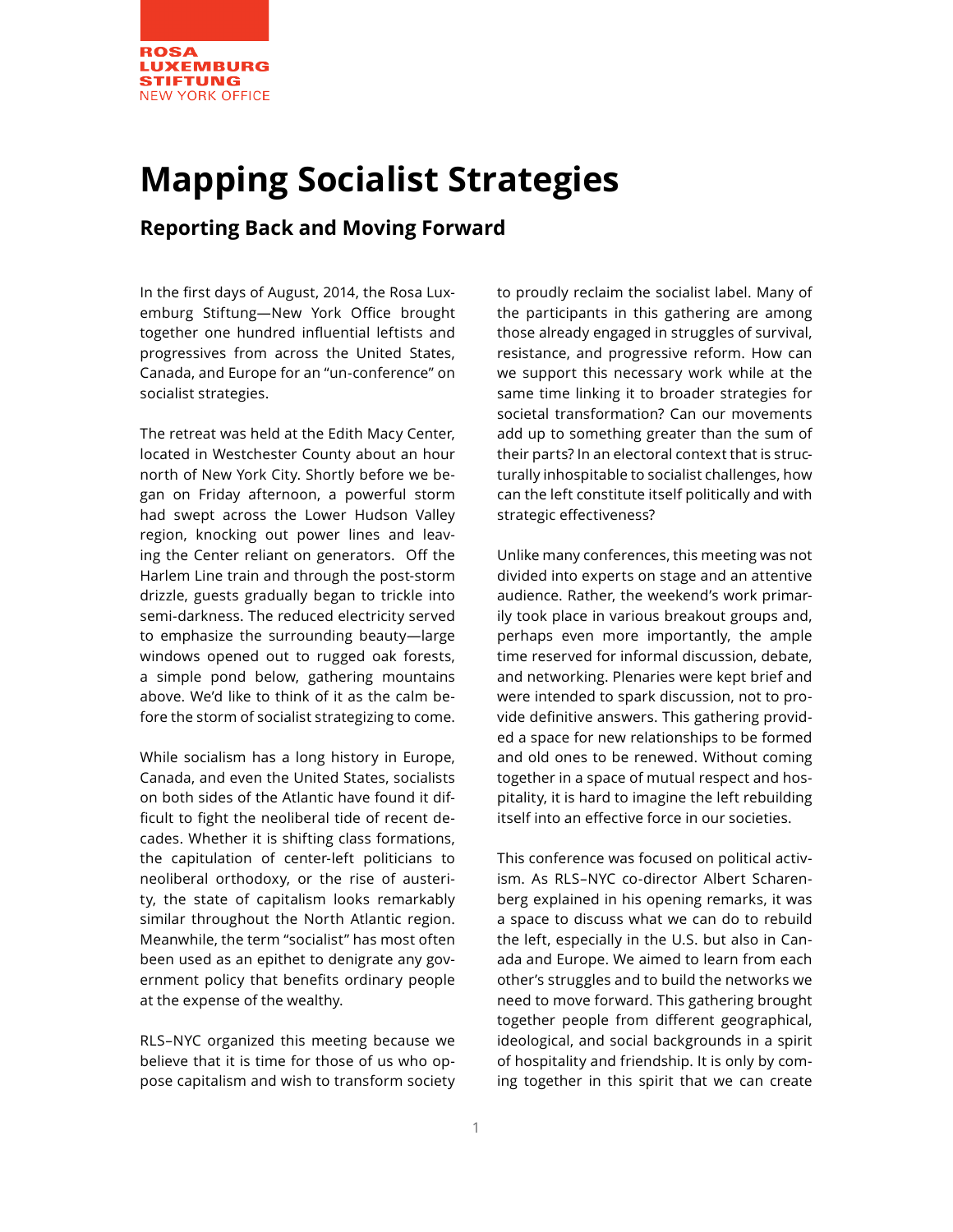

the possibility of working together. Everyone present at the meeting plays a leading role in various left struggles. This weekend, we came

together to figure out how the left can, in a political context, reconstitute itself with strategic effectiveness.

#### **"Business is in Command"**

Through the afternoon, participants arrived from their various corners of the world, settled into what would be their sleeping quarters for the next three nights, then either rested, explored the beautiful retreat grounds, or began to catch up with old comrades and meet new ones. Following the first of many excellent meals to be shared in the Edith Macy dining area over the course of the weekend, the group of one hundred moved next door, to the main auditorium and beginning of "official" weekend programming.

The meeting's first plenary, moderated by RLS–NYC co-director Stefanie Ehmsen, addressed the current state of power relations in Europe and the United States—and what we can do to change them. Hans van Heijningen, party secretary of the Socialist Party of the Netherlands, explained that in his country and throughout Europe—governments run by social democrats and liberals claim to have "solved" the present crisis—by letting the poor pay—even as unemployment remains high. The left has advanced in some parts of Europe, but we need to be modest about our position. In a context where social democrats have sold out and people are in despair, the gains made by the left, while real, are not enough. We need to build something new while learning from history. It's not enough to talk about beautiful things; we need to act.

Van Heijningen discussed the experience of the Dutch Socialist Party over the last several decades. They grew—and continue to grow—

from below. The party organizes ordinary people by regularly and consistently going to neighborhoods and talking about the problems in the neighborhood and what can be done about them, working together. We on the left need to remove the obstacles that stand between ourselves and the people. Sometimes, left organizations use strange language and symbols, and this can make us seem like we belong to a cult. In the Netherlands (and in many other countries as well), most people think their children's lives will be worse than their own. When you think about the tremendous possibilities unleashed by technology, this lack of confidence is striking. So who is ruining everything? It's the one percent who are serving their own narrow interests at the expense of everyone else. Van Heijningen is proud that this approach has helped his party to become a mirror of Dutch society. This is not the case for other political parties in the Netherlands. It takes effort. Ordinary people don't like to sit in conferences. They like to do something and to change things. It's critical to be respectful of trade unions and other independent organizations. We need to show what side we are on in a practical way: we need to live the life that we're preaching.

Van Heijningen asked us to consider what motivates us to be part of a left organization. We need to seek an alternative to the current order and then go out and do something. If we argue about the Russian Revolution, there will be 100 different opinions, but we can easily form a consensus about the situation in the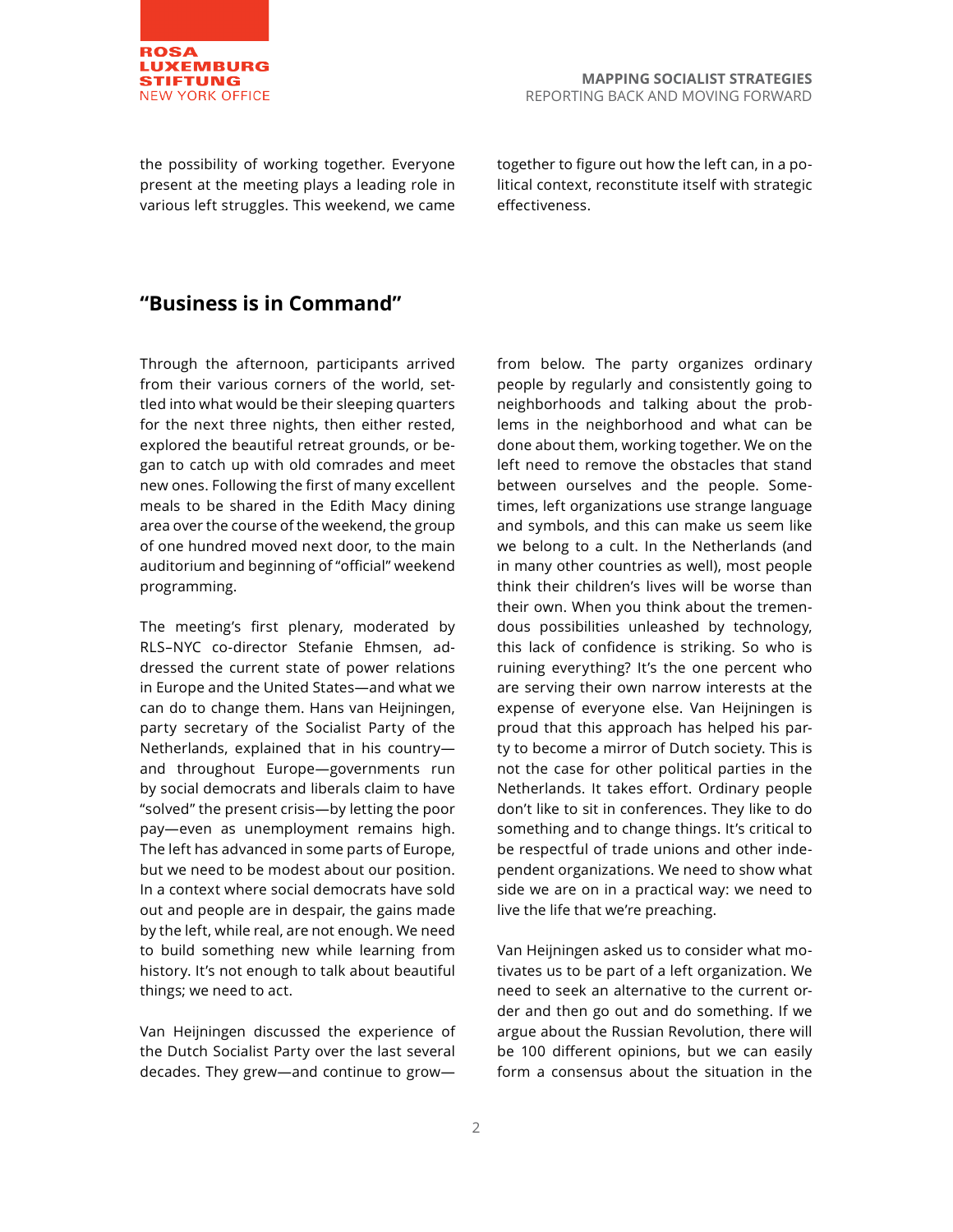Netherlands today and what's needed to get rid of the current government. It's a question of starting to work in a serious way. Nine out of ten attempts may fail, but the tenth attempt will be the start of something new.

Frances Fox Piven, the noted political activist, author and CUNY professor, summarized power relations in the United States in even simpler terms: "business is in command." Business is able to maintain control through deeply embedded biases in the U.S. electoral system. The public sector has been turned into a bazaar for private profiteering. The United States doesn't have a significant left-wing political party—a situation shared by much of Europe as well—but there is some momentum on the left, particularly in social movements. Occupy is the best known example, but there have also been uprisings of public sector workers, activism calling for a higher minimum wage, and courageous strikes by low-wage workers. This momentum won't bring us socialism, but for the middle term, at least, the positive prospects for change are with the social movements.

For Piven, the near-term possibilities for forming a left party in the United States are not good. She explained that she's not opposed to party building efforts, or patience, or being nice and making friends—whatever it takes to build solidarity—but in the U.S. calling for a left party as the solution to current problems is just kicking the can down the road. The left needs to try to figure out what we can do to help make movements of poor and working people and people of color more disruptive. How can we throw sand into the gears? What are the weak points in the system? How can we make it less governable? The Occupy Wall Street call for a debt strike was provocative and problematic. The idea is potentially extremely powerful, but it's hard to pull off because of the isolating nature of debt and the legal realities in the United States.

The "activist, articulate, educated left"—that is to say the participants in gatherings like this one—has dramatically overestimated its own importance, according to Piven. When the Second International got together, they talked about the masses and their movements and their temperament. Today we talk about this much less. We need to worry about this relationship more and to start unpacking some of the truisms we've relied on for the last few decades. People don't get politicized through "education," they get politicized by getting involved in collective action.

Bhaskar Sunkara, the founding editor and publisher of *Jacobin* magazine, referred to the much-cited Pew poll showing that young people have a better opinion of socialism than of capitalism. People's impulses are in the right place, and it is up to the left to build the kind of social movements discussed by Piven. With the partial exception of Greece, European countries don't have mass left parties either, but they have a visible horizon to build towards. This is not the case in the United States. It's hard to build socialism if you won't even use the word.

A small, militant left in the heart of empire has an important role to play, according to Sunkara. We don't really know what a left social democracy would look like in actual practice. When and if SYRIZA (the Coalition of the Radical Left) takes power in Greece, we may find out. It's true that we don't have the conditions to form a left party in the United States right now, but we still need to develop members. Reading groups are one way to do this.

This panel was followed by a lively discussion. The Highlander Center's Elandria Williams objected to Piven's distinction between activists and broader communities, insisting that she is not part of some "educated" activist cadre that is somehow separate from her community. Catarina Principe, from Portugal's Left Bloc,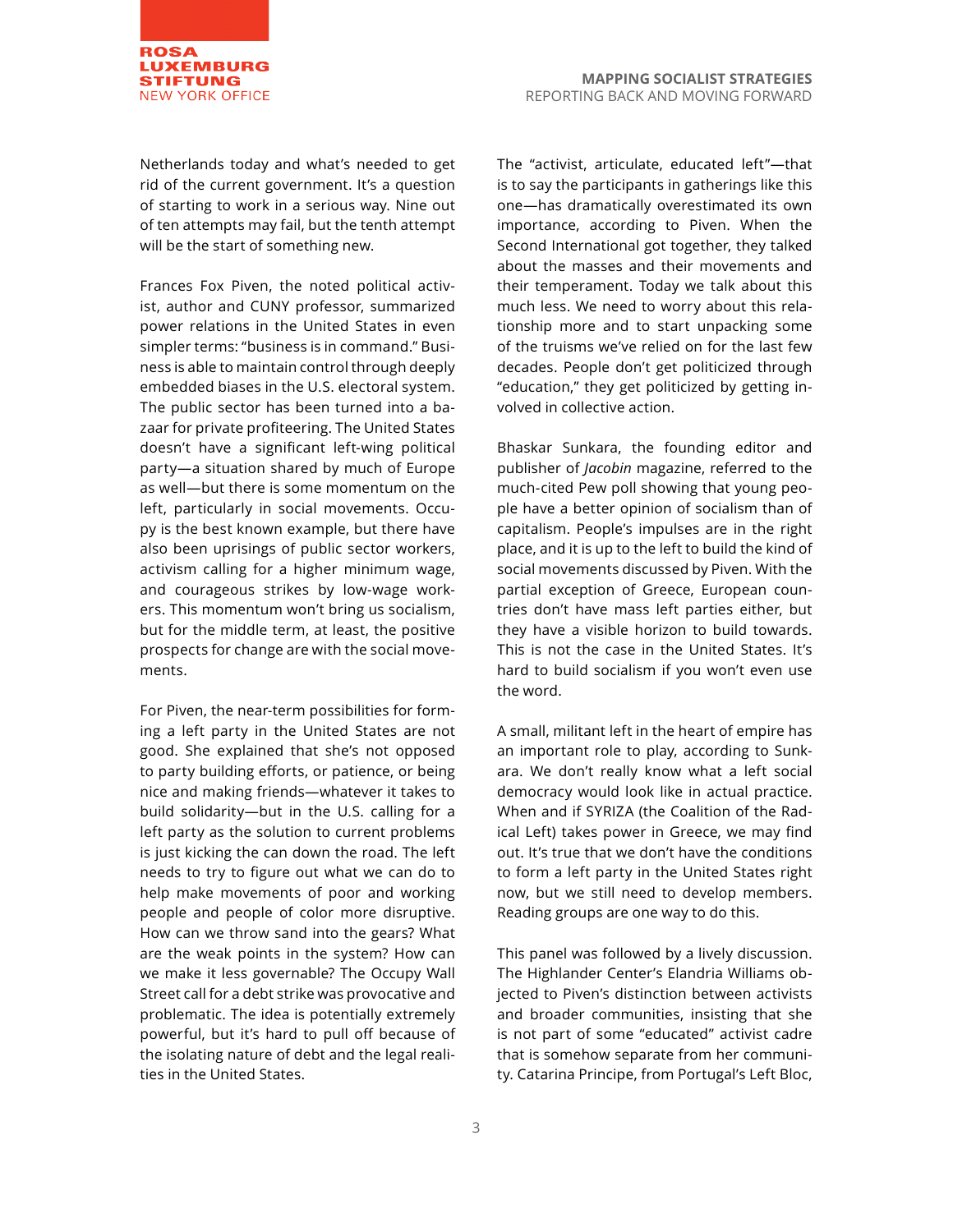observed that broad left parties don't exist because people decided to have a party; they exist because people got together to do the work. Petter Nilsson, from Sweden's Left Party, insisted that we need to make sure we talk about strategy, not just accumulation of tactics, and LeftRoots' Steve Williams reminded us of the importance of explicitly speaking from where we're coming from within the movement. We are all in favor of socialism, but this point of unity can obscure actually existing fragmentation. Beware of false unity.

After the panel the discussion continued over drinks in the Center's main lobby, as well as its large outdoor decks overlooking the sloping forests. Inside, RLS–NYC staff prepared

a "socialist speed dating" icebreaker activity, in which participants got to know each other through a series of two-minute conversations. Who is your favorite social justice super hero? Why are you here this weekend? What's your favorite type of ice cream? How better to get to know each other than at the end of a long travel day, in a steamy breakout room where body mass has overwhelmed air conditioning capacities, through a series of rapid-fire questions both serious and silly? At the end of the evening, now getting into the swing of things, people began to write what socialism meant to them on a large cardboard cut-out titled "Socialism is…" THE AMERICAN DREAM? We're not so sure about that. THE FUTURE? We sure hope so.

#### **Neoliberalism vs. the Public / the Commons**

In the wake of repeated financial crises and economic collapses, neoliberalism has been thoroughly discredited on the intellectual plane, yet empirically it seems more powerful than ever. Saturday morning, in the weekend's second plenary, Leo Panitch, from York University and Toronto's "Socialist Project," sought to address this apparent bankruptcy, which contrasts with the fact that neoliberalism is very much a living vampire. He cautioned that we should avoid the idea that neoliberalism is triumphant, either intellectually or in practice. Neoliberalism is not a well-thought-out ideology that can be put into practice by the people who manage the capitalist state. These people are deeply pragmatic, in any case.

There are a few different frameworks available to us for thinking about neoliberalism. Neoliberalism can be considered to be a set of policies. It can be thought of as strategic (per David Harvey and Naomi Klein). It can be considered to be a particular balance of class forces, which is to say that it is capitalism without effective working class opposition. Neoliberalism can also be defined as a particular form of the state (per Greg Albo); the neoliberal state is often thought of as being deregulatory, but this is a misunderstanding. This state-form is very active. It uses heavy regulation to further market relations in society. This misunderstanding is one way in which the left has miseducated itself. In this kind of capitalist state, there is very little room for reform, short of turning each state's financial system into a public utility.

We need to ask if our form of organization is adequate to this context, Panitch insisted. Do we have the kinds of parties and organizations that can communicate a sense of alternatives to people? When people don't have any strategic sense of possibilities for change then they try to hold on to whatever toehold they have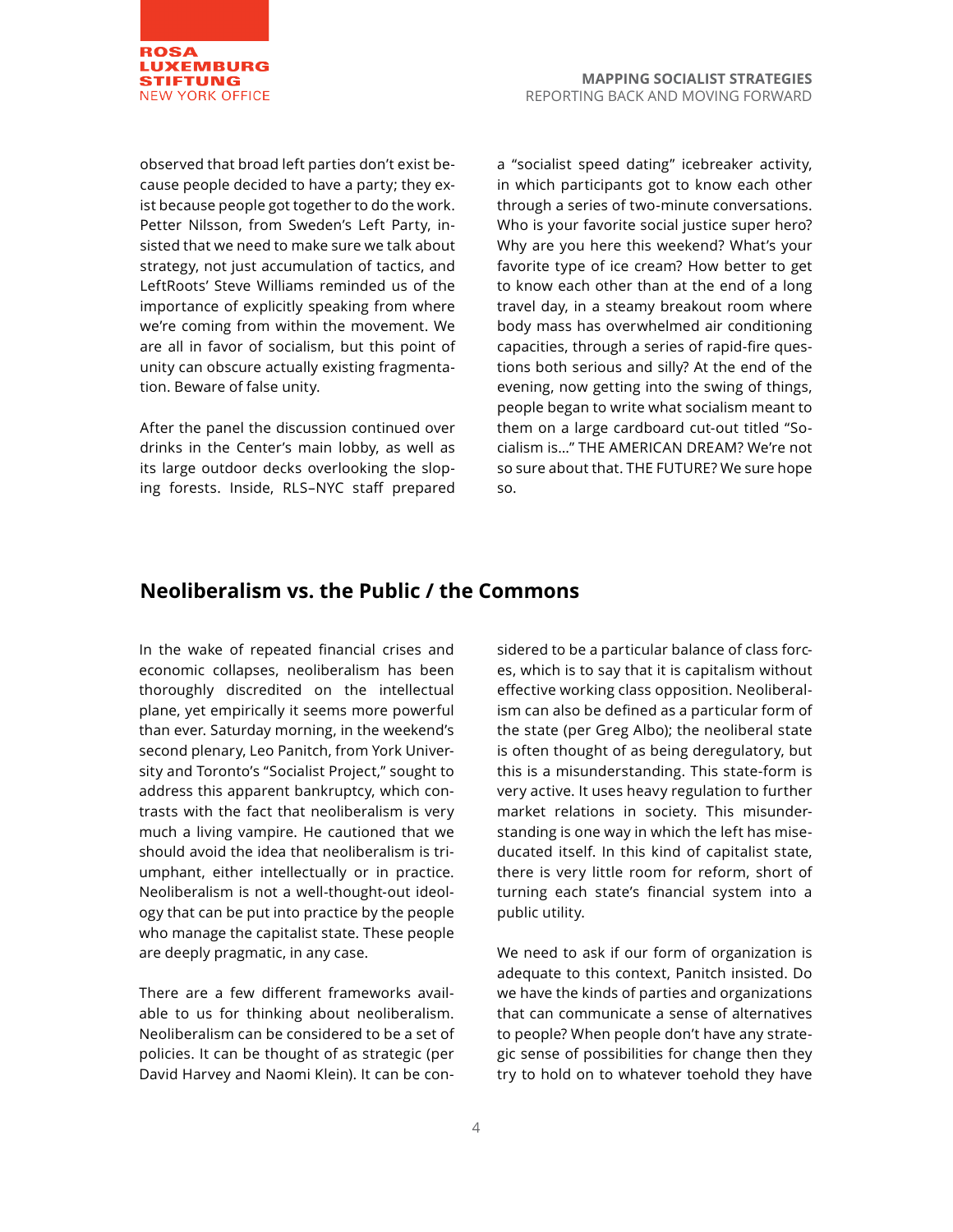

within the system—usually at the expense of the "other."

What, then, are the possibilities for resisting neoliberalism, however we define the term? Rachel LaForest of the Right to the City Alliance proposed the paradigm of "the commons"/the public as a necessary foundation for any kind of anti-capitalist or anti-colonial program. The commons are shared spaces and shared resources that are not exclusive to those who are able to pay for entry, nor are they a pseudo-socialist place for those who are able to show up, as was the case with Occupy Wall Street. Those who are most affected by neoliberalism need to be central decision makers in building resistance.

LaForest explained that Right to the City focuses on campaigns that will ease people's immediate burdens while including "transformative demands." They are critical of a left that seems incapable of visualizing an alternative to market-based society that seems vibrant, fun, and joyful, that is an alternative that people want to be part of. The paradigm of the commons is about tapping into the imaginations of ourselves and our communities. We need to move beyond measuring success in terms of scale or breadth and to start cultivating leadership among those who want to build a commons-based alternative.

Following these presentations, the "un-conference" began in earnest as we divided into randomized breakout groups that each brought together people from different countries, regions, sectors, and social backgrounds. These discussions took Panitch's and LaForest's presentations as a starting point but quickly moved into broader discussions about how to understand and therefore better resist neoliberalism.

Neoliberalism does not affect everyone equally. There is a pressing need to acknowledge

and understand the central role of race and racism in the neoliberal context. We need only look at Detroit's current struggle over access to water as a right to see how desperate things have become in some communities. We need to re-assert a connection between public provision and basic needs. Neoliberal authoritarianism has emerged as the new normal. We often think of the welfare state as the norm and neoliberalism as a deviation, but maybe it's the other way around: neoliberalism is a return to the normal state of things in a capitalist society. In this context, who makes up the "working class?" How can class consciousness play a role in building resistance to neoliberalism? Criminalization and disenfranchisement have served as a weapon against working class capacity for action. There has been a diminution of democracy. How do we address questions of self-determination and anti-colonialism, both locally and globally?

There were rich discussions of the meaning of "the commons" and the public, as well as of whether this paradigm can serve as an effective basis for resistance. Some asked whether discussion of the commons was indicative of a retreat from politics and a move toward localism. There were worries that the idea of the commons can be too easily co-opted by capitalism. Companies like Uber and Airbnb evoke the commons in their marketing, and common goods—like free public transportation—may be desirable but can exist under capitalism. It may be better to insist on socialism and avoid the fuzzier notion of the commons. Others asked what constitutes the commons. Since capitalism does not try to seek consensus, commons-based resistance faces great challenges. Looking at fruitful examples of commoning may be a way to learn how we can open a space for popular power. Expanding the commons can be a transformative strategy. By creating niches within capitalism that are not commodified and individuated, people experience an alternate way of relating to each other and the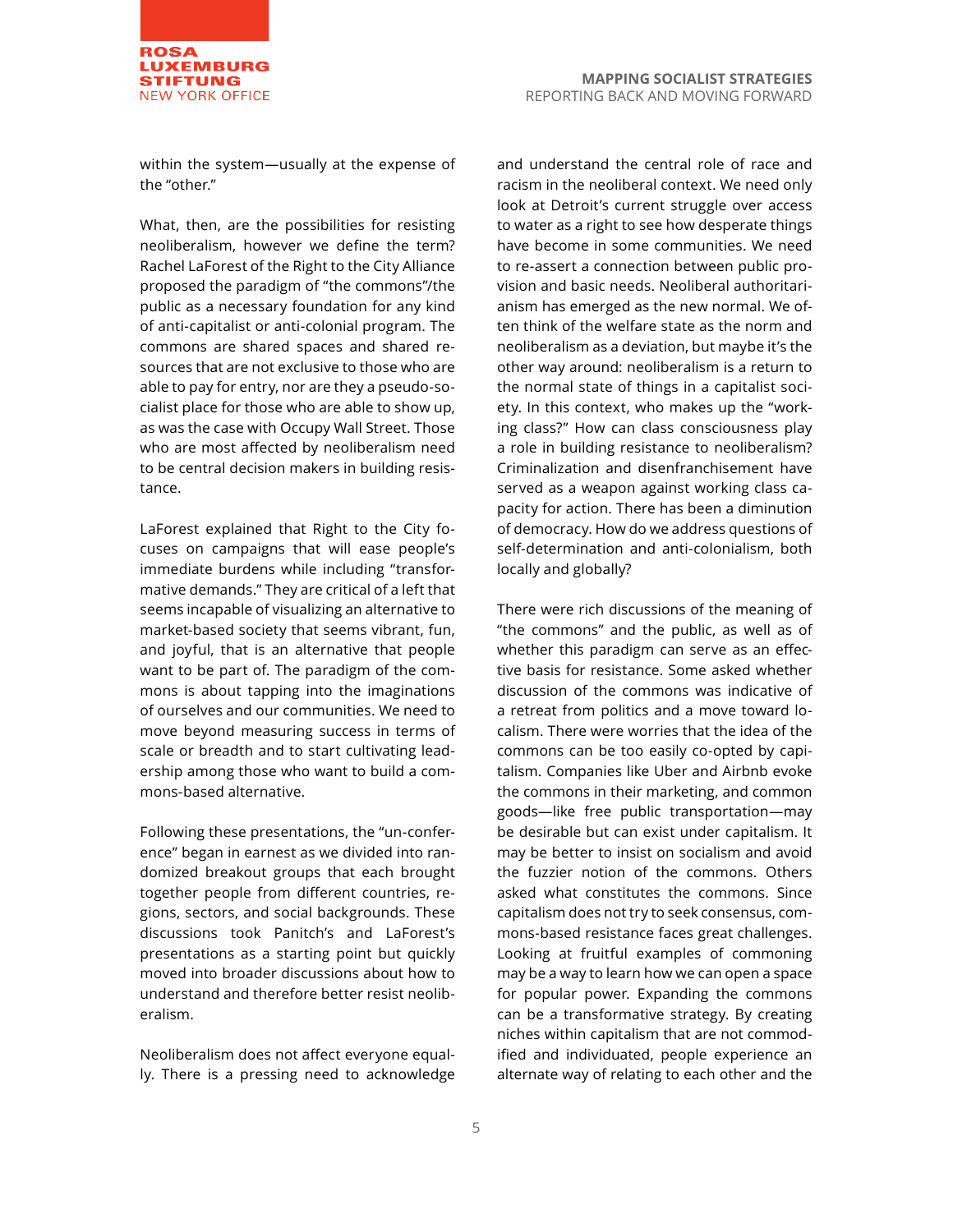material world around them. They may even realize that public ownership is beneficial to them and to society as a whole. Counter-examples to the current order are sorely needed, but we must be patient in creating them. When we speak about commons, we should remember that commons begin with nature. These aren't just places to hang out; they provide necessary components of life. These are spaces that must be off limits to corporate domination.

There was much productive discussion about how to relate to the state, electoral politics, and—in particular—the Democratic Party. Consensus on this topic remains unachievable. On both sides of the North Atlantic, there has been a broad-based rejection of political elites, a situation which has created opportunities and risks. One salutary consequence has been the growth of left forces in some parts of Europe, such as Greece, Spain, Portugal, and Ireland. In North America, Québec solidaire has led the formation of a fusion coalition combining socialist and non-socialist forces in fights against austerity. DIE LINKE faces both challenges and opportunities in Germany, and progressive politics can be reinvigorated in the United States through renewed focus on the labor movement and the African American struggle for rights and equality. Some participants argued that taking control of state and local governments and participating in coalitions are concrete tangible goals, which are needed. Protest is not enough; we need to enter the state. Some argued that radical politics can be practiced through the Democratic Party. There are not really two parties in the United States: there are approximately six factions, and socialists should support the Progressive Democrats of America. Others argued that even the most progressive of elected politicians rarely stick to their campaign agenda and even those who do only pass watered down bills at best, unless there is momentum from social movements to push for reforms. Some insisted that the party/movement dichotomy is a false one. We don't need to choose. They complement each other, and we need both.

Another important area of discussion centered on questions of what an anti-neoliberal alliance looks like. Part of this discussion was a tension between hierarchical and horizontal forms of organization. In different countries, there is a felt need for a national organization: people are tired of being localized. Organizations cannot help but have some aspects of hierarchy, but problems of bureaucratization need to be faced. Left unity is needed, as is an understanding of the importance of electoral politics and institution building. There is a great need for capacity building in social movements. There are immense opportunities for the left on the local level. Local organizing provides opportunities to experiment with different models for building a better society. But there is a need to connect the local with a broader context: big reform demands and concrete experiments are needed. This tension is related to questions about how to organize different communities in order to create what Antonio Gramsci called a "historic bloc" and to achieve hegemony in society. We need to win majorities, and that's not going to happen just by focusing on the margins.

These discussions did not lead to consensus—the risk of false unity was averted—but mutual understanding was advanced in areas of how to understand the present moment, how to constitute a broad resistance to neoliberal capitalism, how to engage with electoral politics, and how to build the kind of political movement that is capable of transforming society—or at least of reversing austerity. For many on the left, the sharpest disagreements tend to occur at the most abstract of levels. There were many jokes throughout the weekend about which year the Russian Revolution went wrong. But when it comes to particular campaigns, it is oftentimes possible to achieve a great deal of left unity and to mobilize social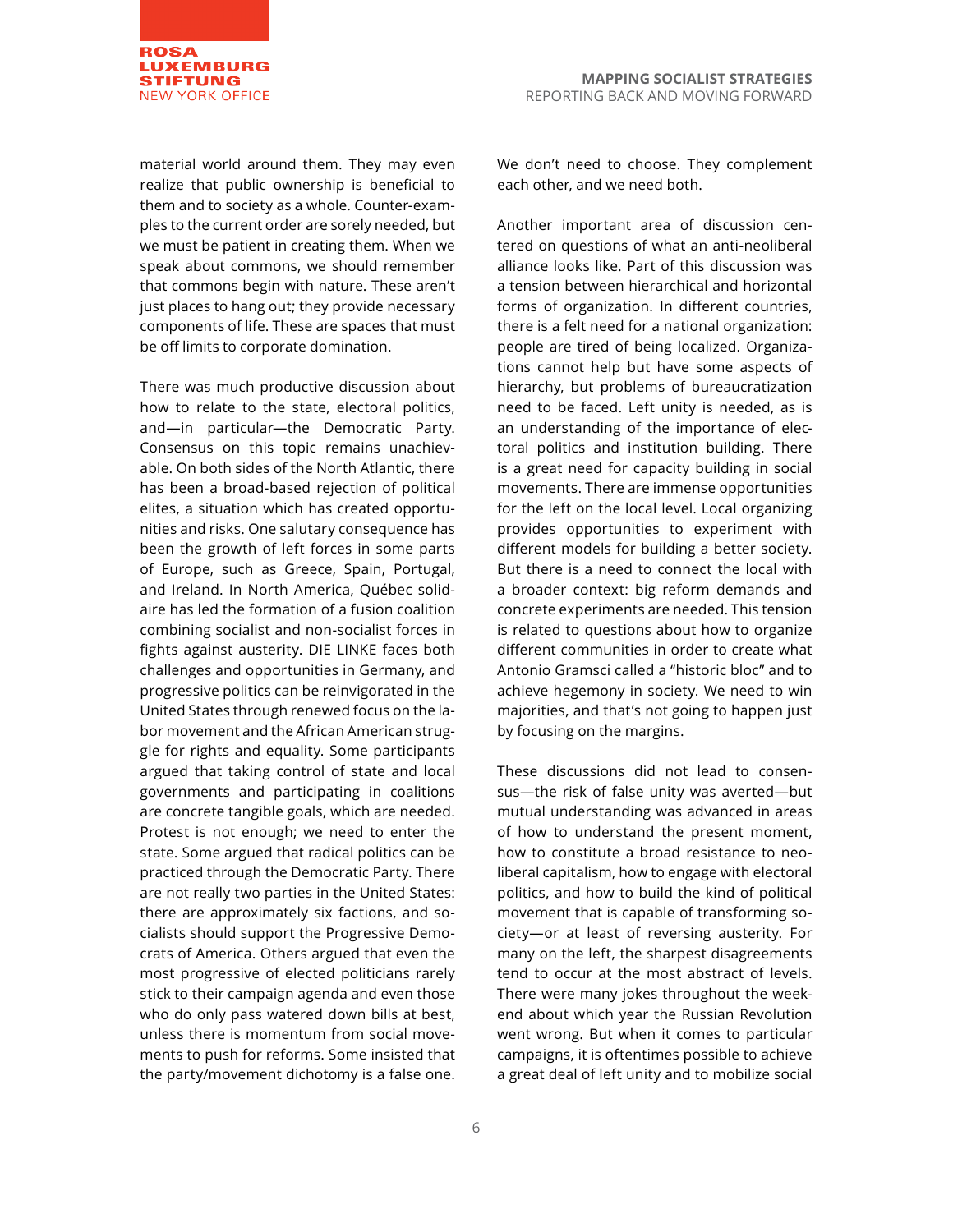

forces that are not always willing to accept left leadership. These campaigns have lessons for

how we can build the kinds of alliances that will be necessary to challenge neoliberalism.

#### **Exposing Neoliberalism's Weak Spots**

After lunch, we returned to the auditorium for the afternoon plenary, on exposing neoliberalism's weak spots. In order to begin a discussion of how to build alliances that will challenge neoliberalism in concrete terms, we considered four case studies—drawn from the United States, Canada, and Greece—where left forces have successfully challenged neoliberal hegemony.

#### **Tar Sands and Pipeline Campaigns Along the Canada-U.S. Border**

Lara Skinner of the Cornell Worker Institute provided an introduction to the struggle against the Keystone XL pipeline, one of the most diverse and broad-based social movements we've seen in a long time. This movement has dispelled the idea that the climate fight is a white, middle class struggle. It has involved more civil disobedience than we have seen in the United States since the Vietnam War. After five years, the pipeline has not been built, and it may never be built.

So what are the lessons for trying to forge an eco-socialist left pole? The Keystone XL struggle makes the failure of mainstream environmental organizations' strategy and of green capitalism clear. We have not reduced emissions. Rather, fossil fuel companies are using their wealth and power to create more infrastructure. This campaign has created a rupture in the labor movement—and that's a good thing. It has forced those of us who are on the left of the labor and environmental

movements to clarify what we want in positive terms.

Clayton Thomas-Muller, co-director of the Indigenous Tar Sands Campaign, pointed out that everyone involved in the struggle against these pipelines deserves a pat on the back, but if we don't stop this at the source then our grandchildren's children will still be campaigning against pipelines and other fossil fuel infrastructure projects. Without a strategy that stops business as usual, it's going to keep happening. We need an alliance between workers and the true owners of the natural resources: indigenous people.

#### **Chicago Teacher's Union and the Strike of 2012**

Ethan Young introduced the 2012 Chicago teacher's strike by explaining that this strike wasn't just about protecting teachers; it was about the quality of public education. And the union built ties in Chicago communities—especially communities of color—to make this real.

This case study shows what class-based trade unionism can do. National Nurses United has adopted a similar approach rooted in patient advocacy, and the Amalgamated Transit Union is following this example by organizing bus riders.

Marilena Marchetti, a teacher who participated in the strike, observed that what is happening in Chicago is awful and that the 2012 strike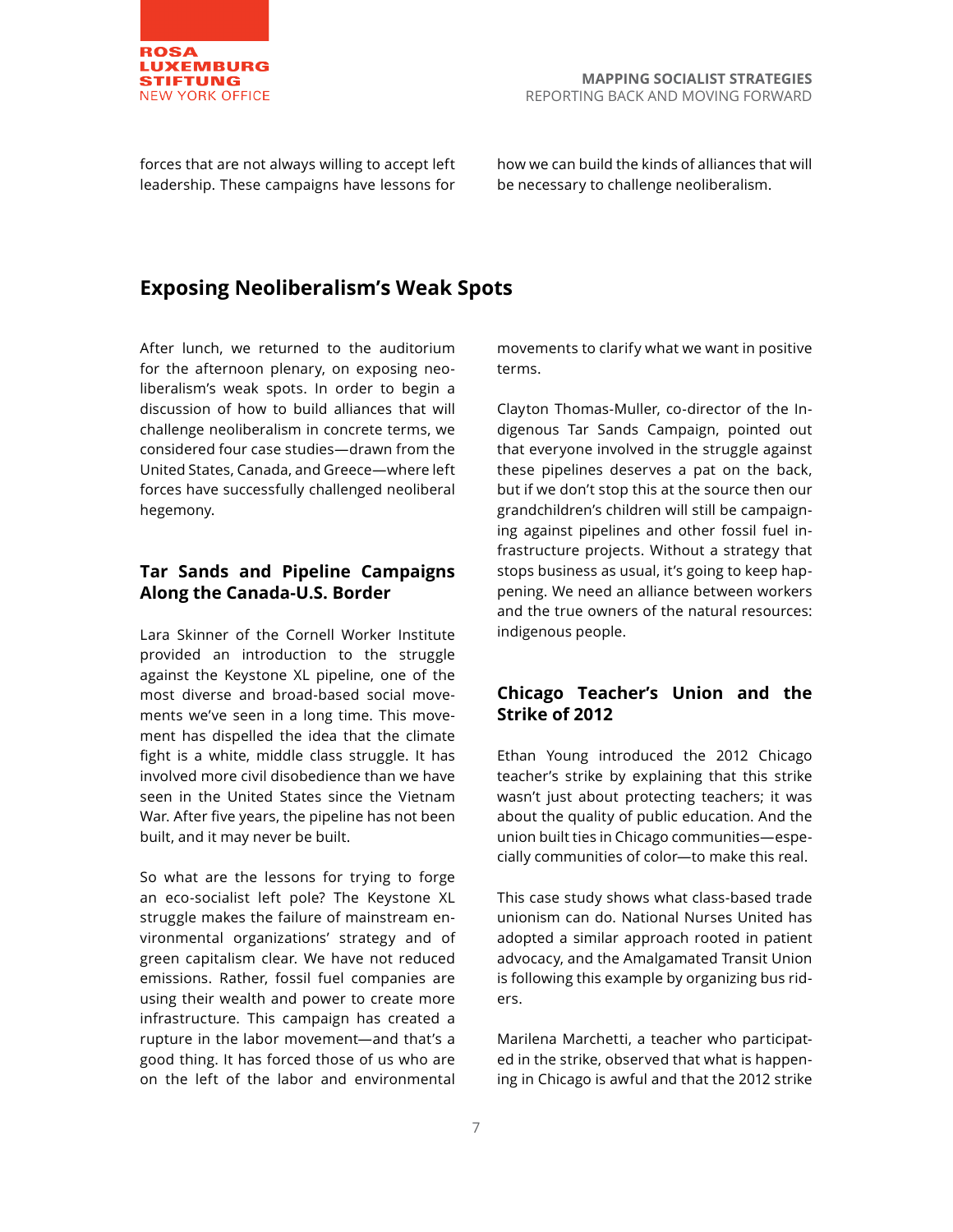

was about the whole community standing up against Mayor Rahm Emanuel's neoliberal agenda. The strike radicalized the entire city. It was transformative. Withholding labor was powerful. Even those who didn't want to go out on strike didn't want to go back to work. Instead, they set their eyes on the next struggle, which came quickly. After the strike, there was a horrific backlash, with a "Hunger Games" style process of closing schools that pitted one school against another just to stay open.

The Caucus of Rank-and-file Educators (CORE) had to form to resist the neoliberal agenda being imposed on Chicago schools. This caucus was formed by different socialist groups with different tendencies coming together. They started as a reading group and read Naomi Klein's *Shock Doctrine*, a book that was not affiliated to any one particular tendency.

#### **Austerity, Collapse, and the Rise of the Radical Left in Greece**

SYRIZA's Giorgos Karatsioubanis and Yiannis Bournous provided an account of Greece's recent history, from the Civil War in the 1940s until the present. The Civil War and dictatorship set the stage for democratization accompanied by the persistence of certain deficiencies in the Greek state, such as clientelism, an under-developed welfare state, tax evasion, and corruption. However, they strongly resist the narrative that Greeks are to blame for the crisis, arguing that these deficiencies are not unique to Greece but are organic and systemic characteristics of capitalism. Greece is the first guinea pig in a European project of "austeritarianism" which violently and undemocratically shifts wealth and resources from the bottom to the top of society.

The massive human suffering caused by this experiment set the stage for the rise of the radical left. The violent "proletarianization" of the low-

er and middle classes—resulting in 30% general unemployment, 60% youth unemployment, an explosion of homelessness and suicide, loss of social security and healthcare—set the stage for an unprecedented rupture in the formerly hegemonic sociopolitical block. In 2012, SYRIZA became the main opposition force for the first time. The 2014 European elections, however, were historic. SYRIZA won, establishing itself as the main political force in Greece. SYRIZA, a child of radical social movements, has created a hegemonic shift in Greek society.

#### **Jackson, Mississippi: Before and After Chokwe Lumumba**

Chokwe Lumumba was able to win office in Jackson through the combination of a variety of tactics: by creating multiple ways to inform and educate the community about the connections between local, national, and international issues; picking key fights to wage against neoliberalism's impositions; coordinating a network of political allies; and creating alternative sources of power and legitimacy. Following Lumumba's untimely death and his son's, Chokwe Antar, electoral defeat, there has been a regroupment. In the face of friction and demobilization among allies and new alliances among enemies and opponents, the New Afrikan People's Organization and the Malcolm X Grassroots Movement are now centering their work on rebuilding and revitalizing the People's Assembly and doing concentrated work on the struggle for economic transformation by developing cooperatives.

Cooperation Jackson's Kali Akuno explained that the foundation for the campaigns in Jackson was laid by decades of work building a durable basis for political action. Jackson is different from many other cities in that it has never had a particularly well-developed industrial base. It has mainly been a node on transportation networks connecting Dallas-Ft. Worth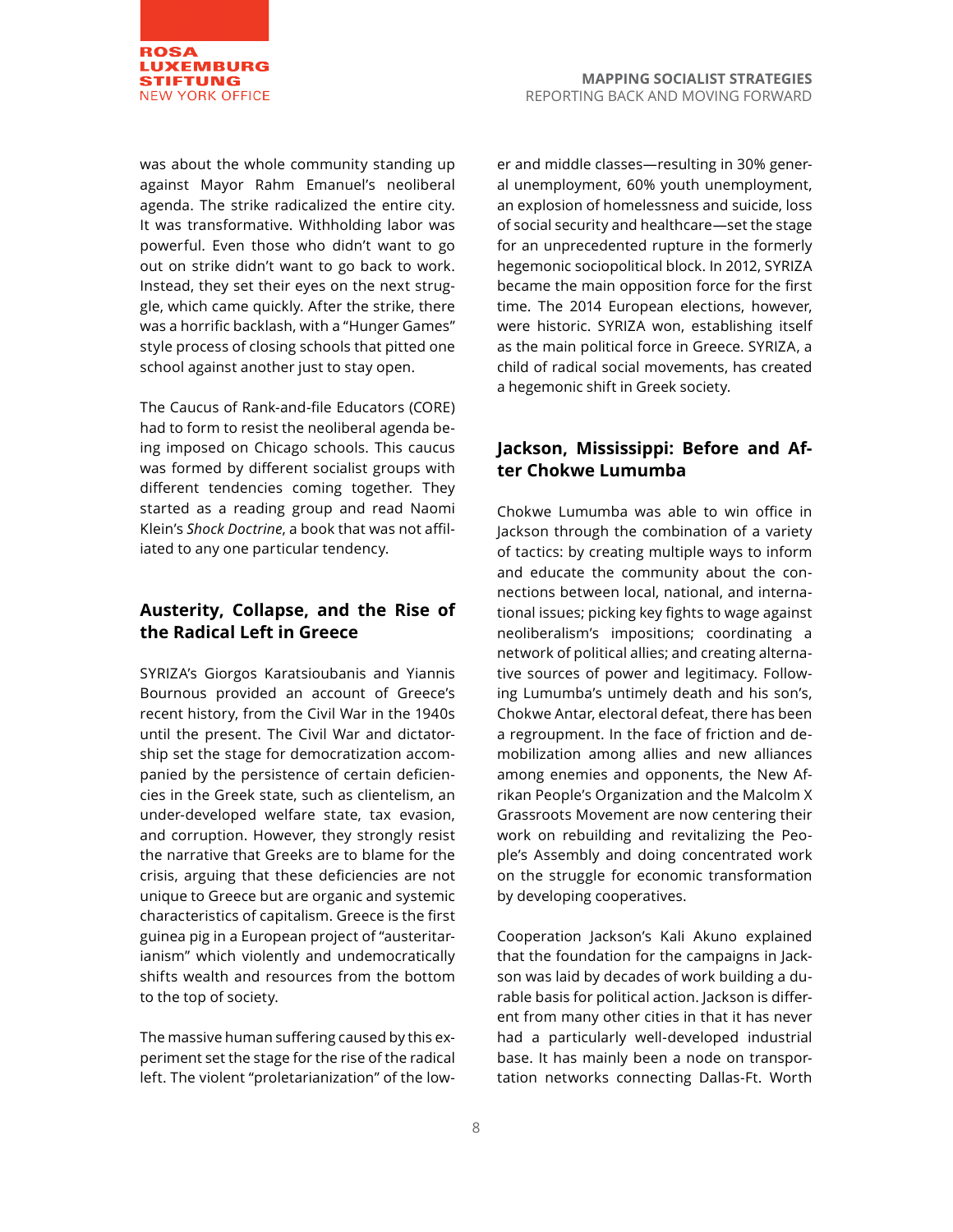

to Atlanta and New Orleans to Chicago. In this context, a sharing economy—not to say a solidarity economy—has been commonplace.

What happened in Jackson has meaning not only for Jackson but also for Mississippi and the South as a whole. The Highlander Center's Elandria Williams explained that in a context where there are fewer organizations, people can be more likely to work together and support each other's work. There are of course weaknesses, including, to put it mildly, major infrastructure challenges.

After listening to these case studies together in the main auditorium, the morning's eight breakout sessions were combined into four, and each was assigned one of the cases for discussion. These breakouts provided an opportunity to shift from the morning's relatively more abstract, theoretical conversations toward more concrete examinations of the strategies involved in one specific left-wing

campaign. As with the morning's breakouts, participants were randomly assigned their sessions in an attempt to bring them out of their comfort zone and compel them to engage people and issues that they otherwise might not have.

The rest of the afternoon was spent informally, with hikes through the labyrinthine trails surrounding the Center, a soccer game, and of course more discussion about socialist strategies. Guests then came back together to share dinner.

On Saturday evening, director Mary Dore presented her film *She's Beautiful When She's Angry*. This documentary tells the story of the origin and rise of the women's liberation movement in the 1960's and early 1970's through rare archival footage and revealing interviews with Kate Millett, Fran Beal, Heather Booth, Ellen Willis, Rita Mae Brown, Linda Burnham, Vivian Rothstein, and many others.

#### **Overcoming Fragmentation and Rebuilding the Left**

Saturday's case studies had offered a chance to discuss particular campaigns and to consider their lessons for the fight for the commons, socialist strategies, and cross-sectorial alliances. On Sunday morning, the conversation turned toward a broader discussion of what it will take to build left alliances and current trends on the left.

Michael Brie, from the Rosa Luxemburg Stiftung in Berlin, focused on the importance of building a "middle-bottom" alliance. He opened by referring to Karl Polanyi's observations on the problem of the liberal order, where we cannot be responsible for the results of our own actions—his famous "Mandarin-killing" problem. Socialism is a society where we

are free to collectively decide our actions so we can live without causing others terrible suffering.

Movements exist that are working to strengthen the "commonist" foundations of modern society. No one can be free unless the least welloff in our societies are free.

Brie described some of the potential alliances in society. Drawing from recent political formations in Germany, he mentioned Gerhard Schroeder's "New Middle" and Angela Merkel's "Alliance of the 'Better-off.'" On the left, we're trying to build up a solidarity-based alliance an alliance of members of the working class, the threatened wage-earning middle class, and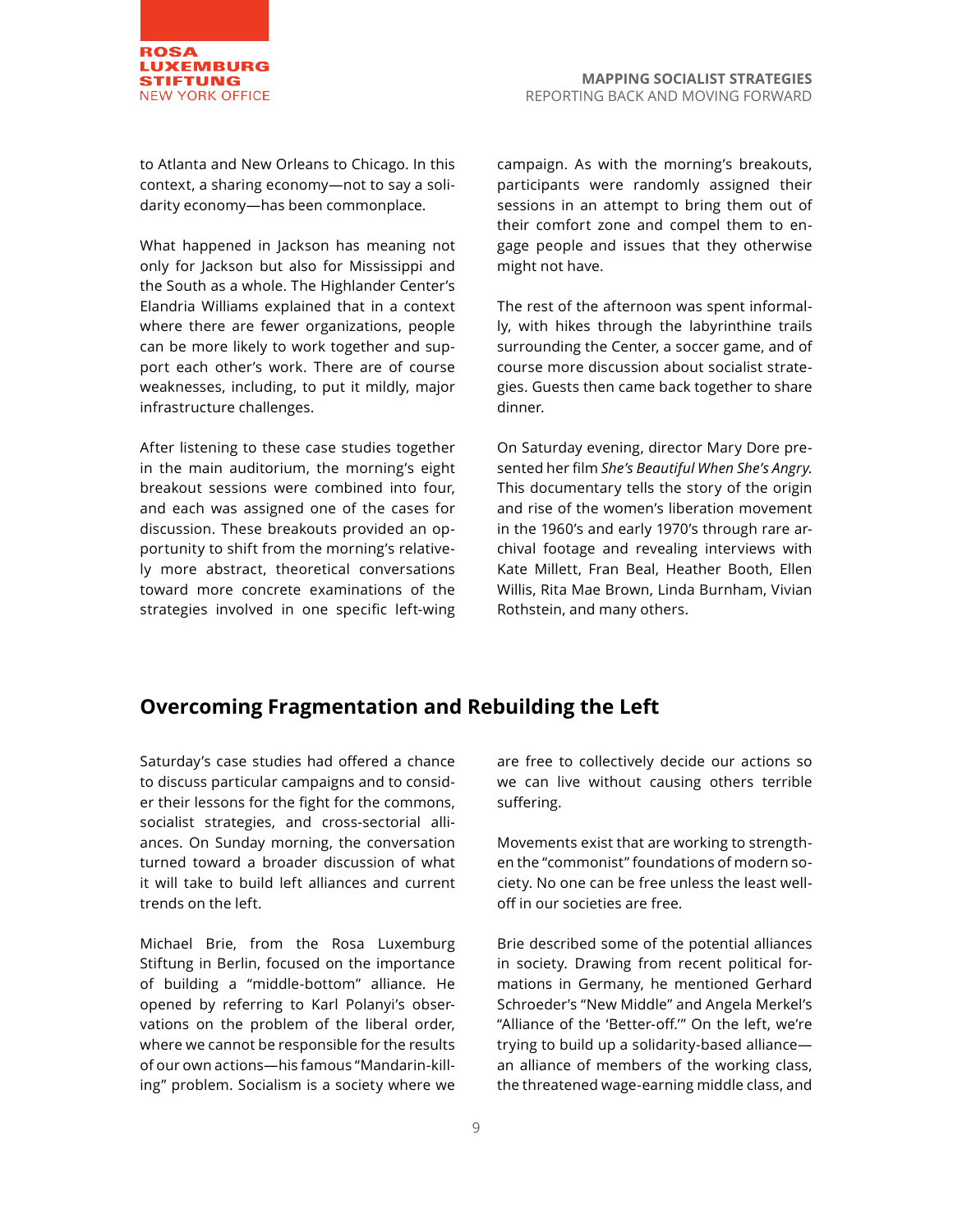

critical educated elites. Polanyi reminds us that anti-democratic forces have a story to tell, and we need to tell our own story—that of the common people overcoming the market.

Sarah Leonard, senior editor at *The Nation*, provided more concrete examples of promising campaigns and alliances. She focused on developments in the labor movement, which are necessarily emergent: at 11% union density, the labor movement in the United States is almost too small to fragment.

The National Domestic Workers Alliance has made great strides in a sector that seemed impossible to organize. They are changing the conversation about care work. Oftentimes, nurses, educators, and caregivers for young children are described as "part of the family," which means they don't need to be paid. What the National Domestic Workers Alliance is doing is feminism. There may be an opening for bringing working-class issues into the mainstream conversation about feminism.

The Alliance of Guestworkers for Dignity is a small organization based out of the New Orleans Workers' Center for Racial Justice. They won an important victory and got a lot of attention by taking on the case of a group of international students who came to the U.S. on a cultural exchange and were put to work in a Hershey factory. Like other emerging parts of the labor movement, they face significant questions around the issues of funding and accountability. They are funded mostly by foundations, not members' dues.

Another promising example is Bargaining for the Common Good, which has brought broader social issues into the collective bargaining process. The Fix L.A. Coalition has, through city workers' unions, demanded that Los Angeles renegotiate bad deals with Wall Street banks—L.A. currently spends more on banking fees than on street services. Unions usually negotiate about wages, benefits, and working conditions, but this campaign expands the collective bargaining process to incorporate social unionism.

#### **Socialism by Sector**

Michael Brie's and Sarah Leonard's description and analysis of emerging left alliances set the stage to consider what it means to be a socialist in the sectors in which we work. How can we move from working in various fields while happening to be socialists to acting strategically as socialists in these fields?

The challenge facing the *political education*  working group is how to turn thinkers into fighters and fighters into thinkers. There is a need to rekindle the socialist imagination through political training, mapping, and bringing thought leaders together in a congress of socialist educators; this in turn requires we commit ourselves to expanding useful educational materials.

The *alternative and independent media* working group began with a discussion of the state of the mainstream media and turned to the connection between local and national work as well as between media-making and social movement work. In recent decades, both left and mainstream media have collapsed; we are back at the stage of leafleting. There is no media on the ground left to cover local issues. How do we fill this void? A lot of media is coming out of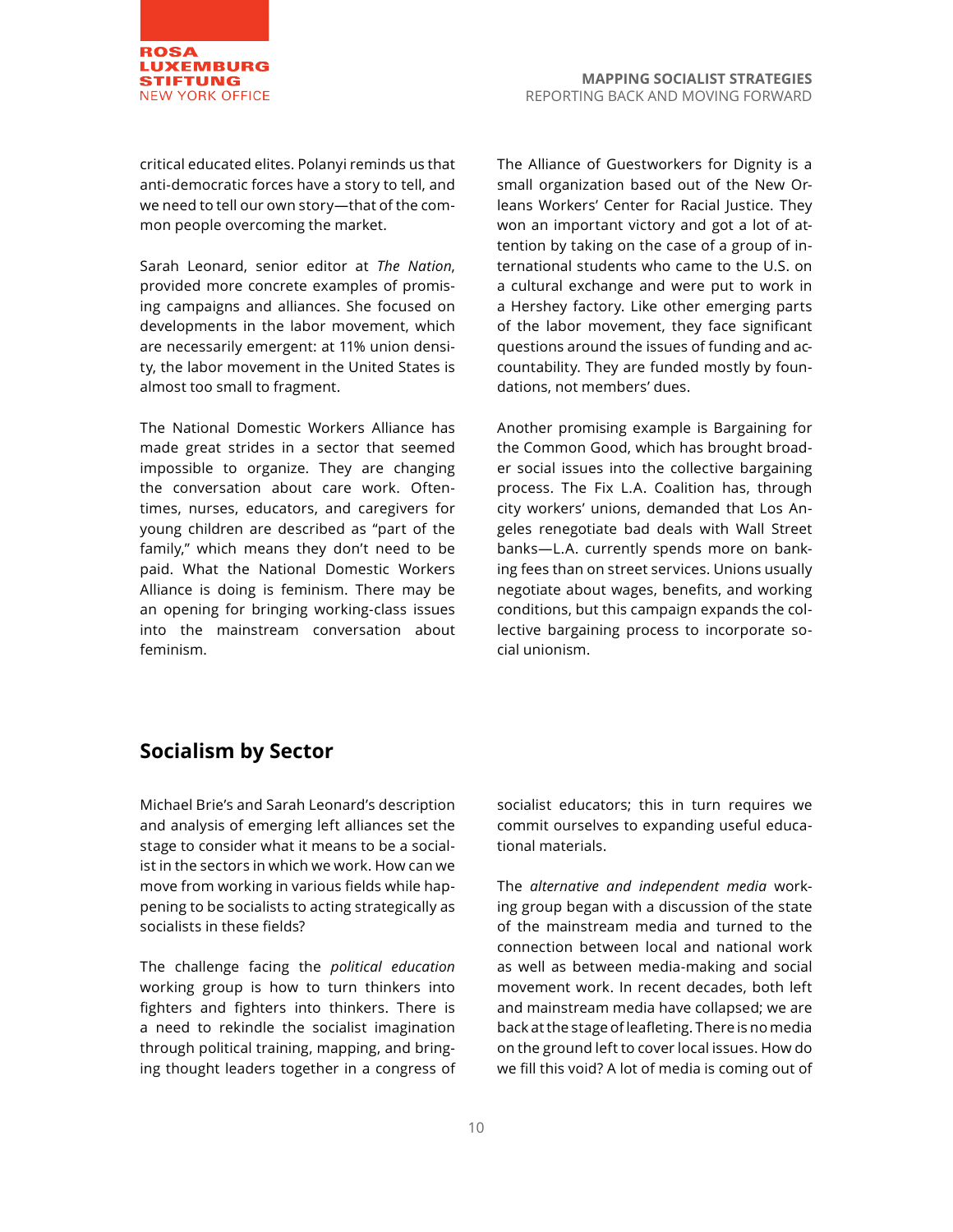

social movements. How can this be professionalized? How can we build shared infrastructure to overcome the challenge of scarce resources? What can we build together? But even as we build something new, we're not giving up the hope of influencing the mainstream media, and we should identify and seize the openings created by the crisis of the media sector.

The *electoral politics* working group had a fruitful conversation—one that they hope to keep going. It's a sobering point that despite the global economic crisis, only Greece has experienced a hegemonic shift. Nowhere else has there been a qualitative turn in the electoral arena. There are lesson to be learned about fostering a "fusion" process to create multi-tendency formations that are influential within social movements but also within the state. In Europe and North America, we're all dealing with similar challenges. Some of us have had the chance to be part of coalition governments or to govern regions or municipalities, but once we are there, how do we use our position to make an impact? We need to ask the right questions and not allow our struggles to be defined by our opponents.

The *labor and unions* group considered the role of socialists in the labor movement. It's really about the ABCs of going back to the way unions were organized many years ago. Unions need to take on the struggle of workers in their communities as well as in their workplaces.

We need to address racism and sexism head on—and we need to have more of these discussions about how to move our working-class movement forward.

The *community organizing and institution building* group transformed into a self-organized breakout addressing race and white supremacy. This group initially focused on how to organize to develop a radical consciousness and build the left. There was discussion of the "nonprofit industrial complex" in which nonprofits become bound to their funders rather than the communities in which they organize. The importance of conducting political education among community leaders and organizers was noted. Time needs to be set aside for this.

The sectorial groups were followed by four self-organized breakout groups. Topics were:

- 1. The fight against new "trade" agreements, i.e. the Transatlantic Trade and Investment Partnership (TTIP, or TAFTA), and the Trans-Pacific Partnership (TPP).
- 2. What are the specific challenges of being a socialist in the United States?
- 3. Marxist feminism: how can we theoretically reflect and practically address the issue of gender in our struggles?
- 4. And how can we address white supremacy and racism within our movements and struggles?

#### **Where Do We Go From Here?**

After an afternoon break that included informal conversation and continued enjoyment of our beautiful surroundings, Laura Flanders from Grit.tv opened the final plenary by citing Karl Polanyi on what capitalism does to us: it liquidates natural human relationships. So who does the work of reconnecting us? Those who can dream of a new society that can take the shape of men and women. The media does much of the work of separating us and elimi-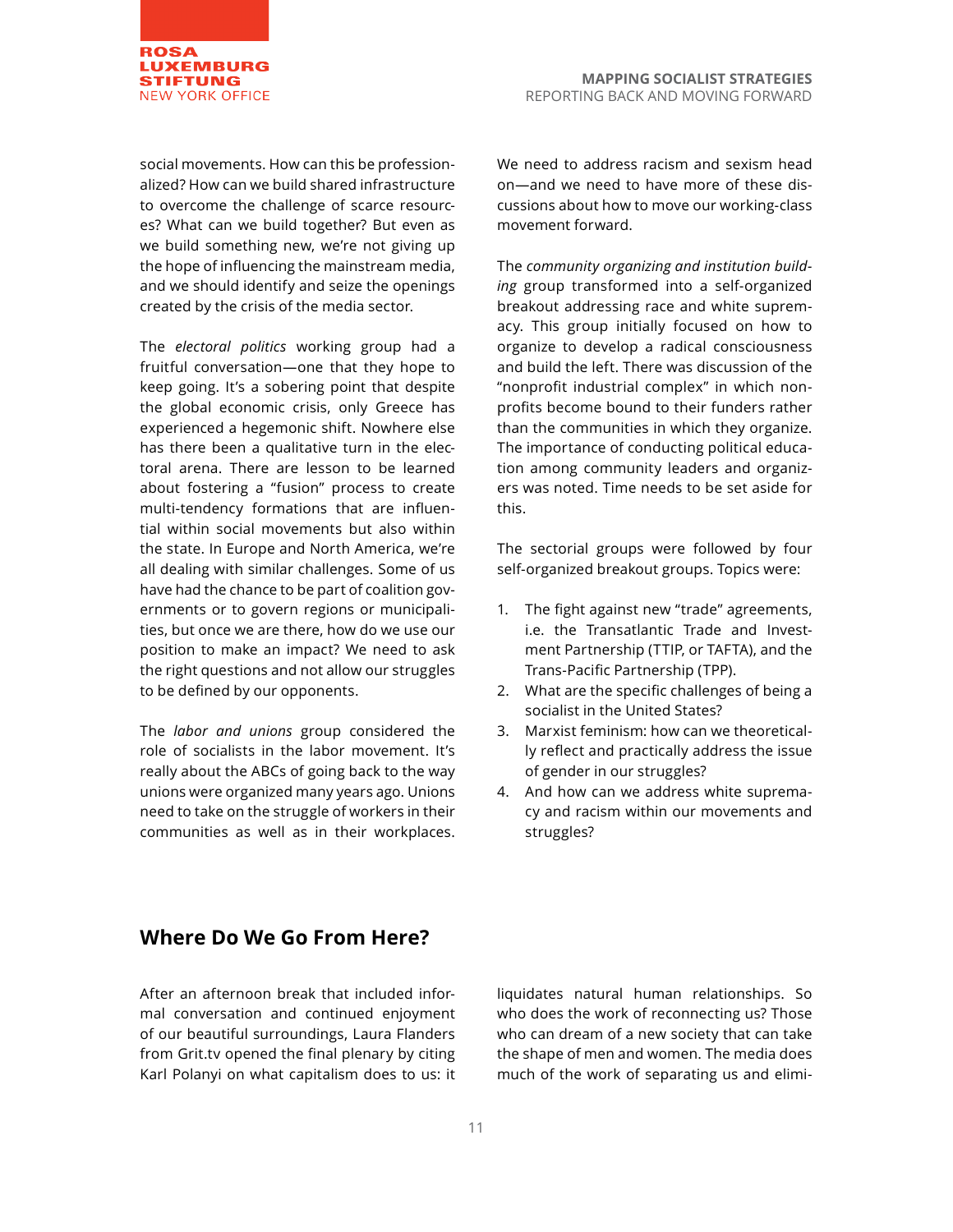

nating our sense of possibility. This is an exciting moment: there is more potential here than we realize. She then created a space for some of this potential to become manifest.

Tammy Bang Luu of the Labor/Community Strategy Center in Los Angeles talked about the Community Rights Campaign, the Bus Riders Union, and other movements led by Black and Latino communities in L.A. She insisted on first mobilizing as leadership those communities who are most affected by neoliberalism, not those who currently have relatively more clout.

Bill Gallegos discussed the work of Communities for a Better Environment, a Richmond, California-based campaign against a proposed expansion of Chevron's refinery there. This campaign was led by mostly Black, Latino, and Laotian working-class folk, most of them women. They had to fight the building trades unions, who saw the expansion as a source of jobs. They were backed by a progressive, Green mayor, and after three years, they managed to stop the project. They had to fight in every arena. The struggle built a sense of community power and led to a realization that they need to build alternatives if they don't want to be a plantation of Chevron forever. That's the next struggle.

Emily Kawano of the Solidarity Economy Network introduced her work pulling cooperatives together into a more coherent economic system that works for people and planet. She gave examples like the agreement between Mondragon, the federation of worker cooperatives, and United Steelworkers to develop union co-ops and the successes won by the Evergreen Cooperatives in Cleveland, Ohio. Unions and cooperatives have a long shared history. They were born out of the same struggle, but that's been forgotten. They are starting to come back together and to scale up their efforts.

Childcare can be an integral part of building a movement for social change. Marisol Ocampo Munoz described how the community organizers who came together to form LeftRoots are all part of organizations where childcare, interpretation, and food are all givens, so when they held a seven-week boot camp for those interested in joining, childcare was provided as a matter of course. Volunteers provided the care, but it wasn't just a room with toys, it was a concerted effort to create a culture where kids are wanted and engaged. This kind of childcare is part of the change that we're working for.

Maria Svart from the Democratic Socialists of America discussed their work building bridges between contingent academic labor—a group that is newly open to radicalization—and precarious workers in other fields.

Steve Williams spoke to the question of how to sustain independent left organizations. Many members of his organization, LeftRoots, work in 501(c)(3) nonprofits, so they are familiar with the necessity of constantly pandering to the wealthy for donations. To avoid this contradiction, LeftRoots decided to form as a dues-paying member organization, with members contributing between one and five percent of their income. There are leftists everywhere, but we don't have enough opportunities to come together as leftists. Our communities have become disconnected from the left.

After these inspiring reports from the field, there was an opportunity for reflection on the weekend as a whole.

Not everyone arrived at the meeting with an entirely positive view of "socialism." Clayton Thomas-Muller, from the Indigenous Tar Sands Campaign, said that he came to the conference with a lot of biases. When he hears the word "socialism," it's usually old white men talking about things that happened a long time ago and disrupting organizing efforts taking place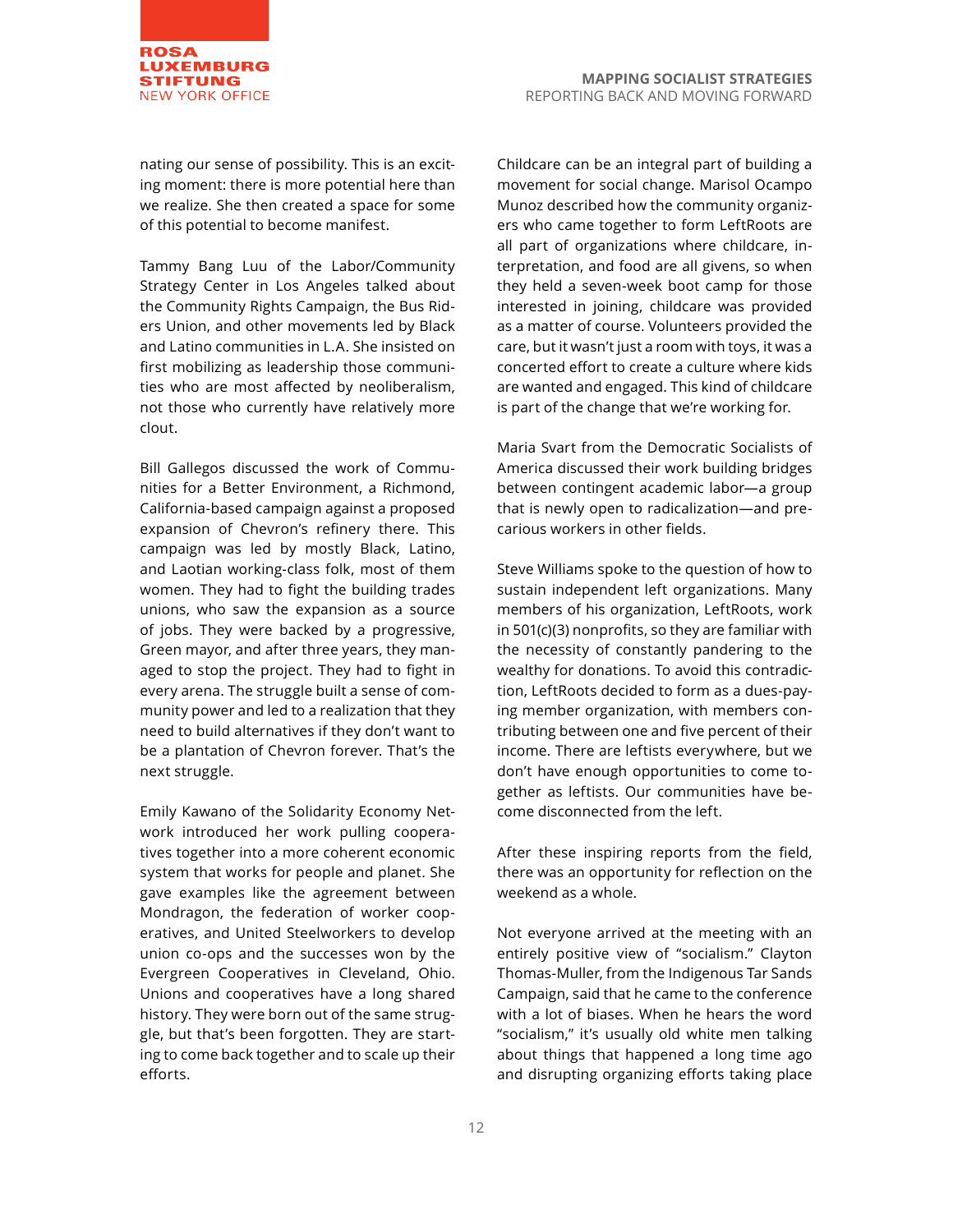now, but this weekend created a valuable opportunity to connect with other social movement organizers. We need to become more sophisticated about these kinds of spaces. There is a lot of power waiting to be unleashed on both sides of the border.

Gatherings such as this one provide a starting point for changing the political conversation. Catarina Principe, from Portugal's Left Bloc, observed that part of the task of the left is to break the discourse of the inevitable. "There is no alternative"—the slogan of neoliberalism reduces the possible to what already exists.

This meeting offers an opportunity for us to begin moving forward together. Ethan Young, from Portside.org, enthused that this meeting shows the left at its best. The high quality of the discussion is a reason for optimism. We are not on a crest. This is not the mountaintop. There can be no mistaking that we remain in a deep valley, but we can move in the right direction.

We came together in order to undertake the task of "Mapping Socialist Strategies." Map-

ping, however, can be a dangerous project. After all, Flanders observed, wars are fought over maps. Early map makers would write, "here be dragons" on the unmapped parts of the world. There is a lot to be said in favor of maps, she concluded, but there is also something to be said in favor of dragons.

The plenary closed in song, and with it our "official" programming for the 2014 Mapping Socialist Strategies un-conference. But the evening was still young. Friday's storms had by now given to a beautiful, clear-skied late summer evening, and participants gathered outdoors to share a barbeque and soak in the last of each other's company. New friends and old; socialists and social democrats; community organizers and party officials sat to break bread together as comrades in shared struggle against neoliberal capitalism, and in support of people and planet over profit. False unity? No. But a shared space to learn about each other's work and grow mutual respect where suspicion and sectarianism has too often been the norm in the past? Yes, please, an extra-large helping of that.

#### **www.rosalux-nyc.org**